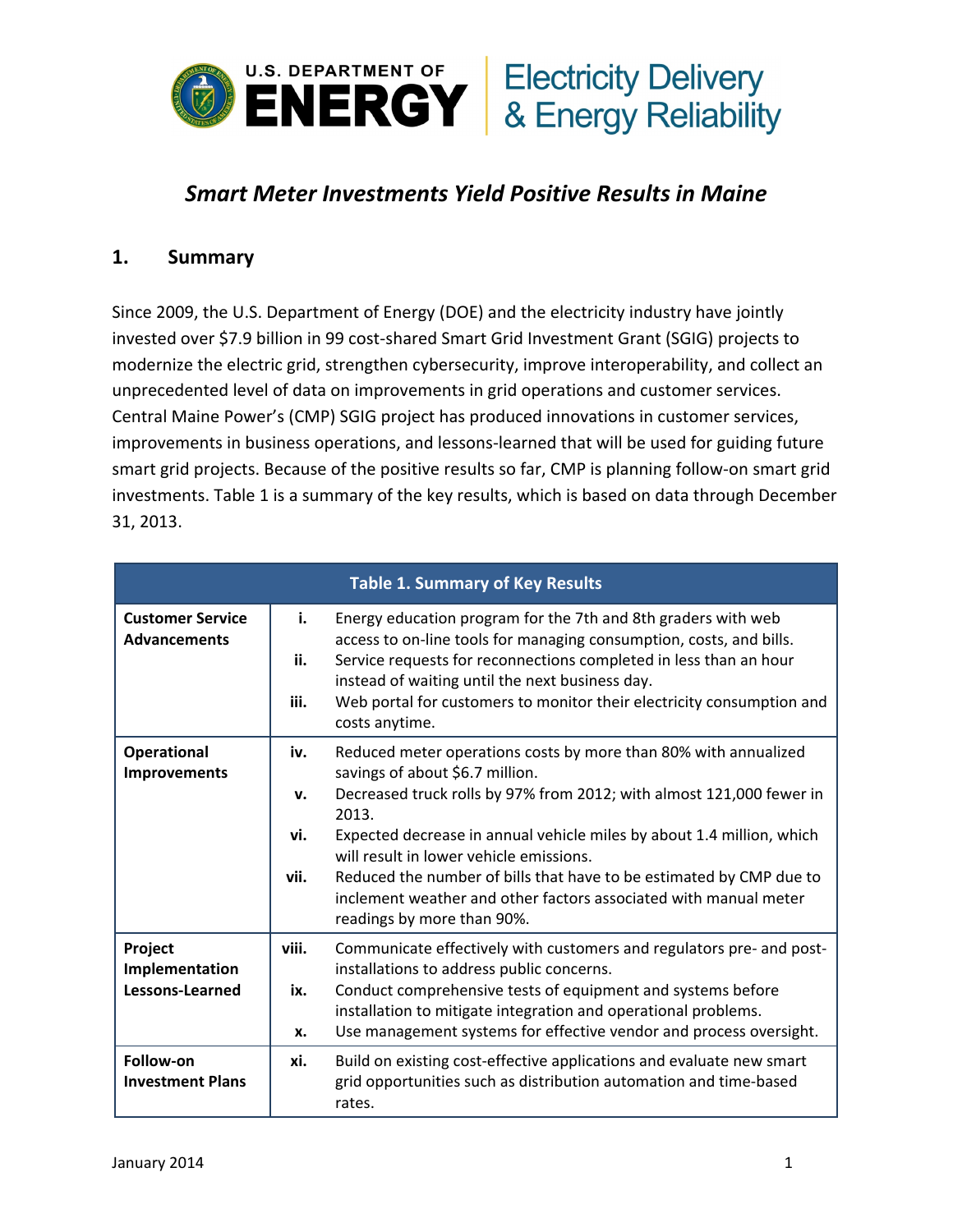## **2. Introduction**

CMP serves more than 600,000 customers in the least densely populated state east of the Mississippi River. CMP's SGIG project involves territory‐wide installation of smart meters, information and communications systems to support automated data collection and processing, and customer research to evaluate several new customer‐facing programs.

The total budget for the project is \$195.9 million, including \$95.9 million in funding from DOE under the American Recovery and Reinvestment Act of 2009. This investment has produced new IT and communications networks that provide infrastructure for existing and future smart grid projects, including CMP plans for automating distribution system operations and enabling applications of time‐based rates.



## **3. Customer Service Advancements Break New Ground**

Among other capabilities, smart meters provide data on electricity consumption and costs that customers can review to better understand how to manage their bills. CMP provides all customers with access to a web portal that enables them to monitor their consumption and costs any time they want. Additionally, customers who have been disconnected for non‐

payment, can automatically reconnect their service using the web portal or telephone (through an interactive voice response system), once their bills have been paid. CMP can also reconnect service for any customer, for any reason, within an hour instead of the next business day.

CMP provided a test group of 3,000 pilot‐program participants with weekly bill alerts that showed how much electricity they used and its corresponding cost. About 70% of the participants said they took actions to reduce their usage after receiving bill alerts. Overall, the participants lowered their electricity consumption by about 1.8%. About two‐thirds of the participants expressed interest in continuing in the



**A pilot program provides weekly text messages with billing information.**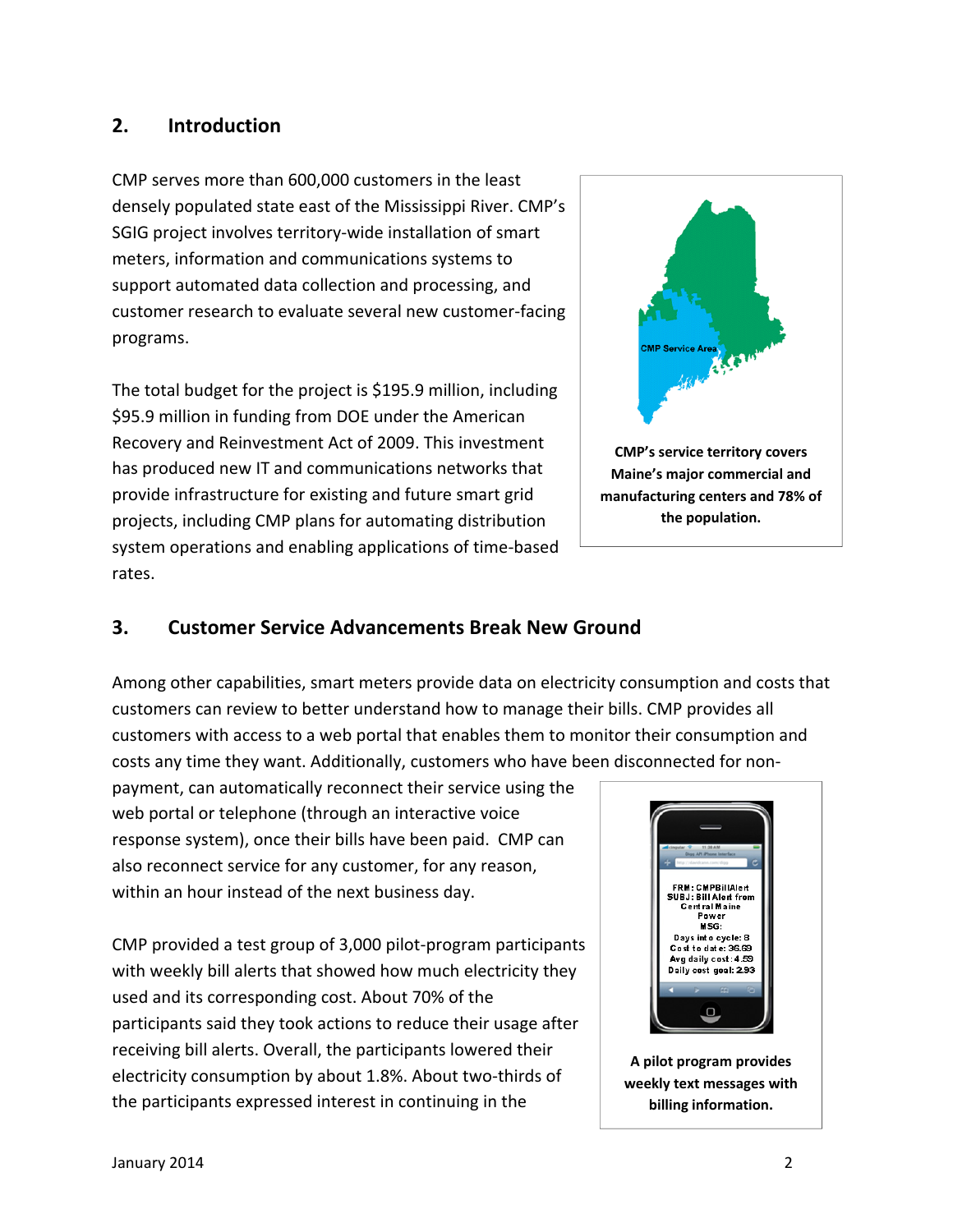program and CMP is currently assessing whether or not to continue and expand the program to all interested customers.

CMP is also supporting a new energy education program for the State's 7th and 8th graders called "Power House." When students enroll in Power House they gain access to an online, curriculum‐ based, web portal which enables them to monitor their family's electricity consumption, learn about various energy efficiency measures, and compare their consumption with other households.

The comparison feature has motivated families to reduce their energy use. Once families gain a



**CMP's Power House program engages 7th and 8th graders in home energy management.**

better understanding of how they use electricity, they begin looking for ways to reduce their consumption and bills. Power House has also been effective in bringing "science to the dinner table," by encouraging whole‐family discussions about how energy is used in their homes. CMP believes this program will help inspire a new generation of customers that is more knowledgeable and better equipped to make smarter decisions about their electricity consumption and costs.

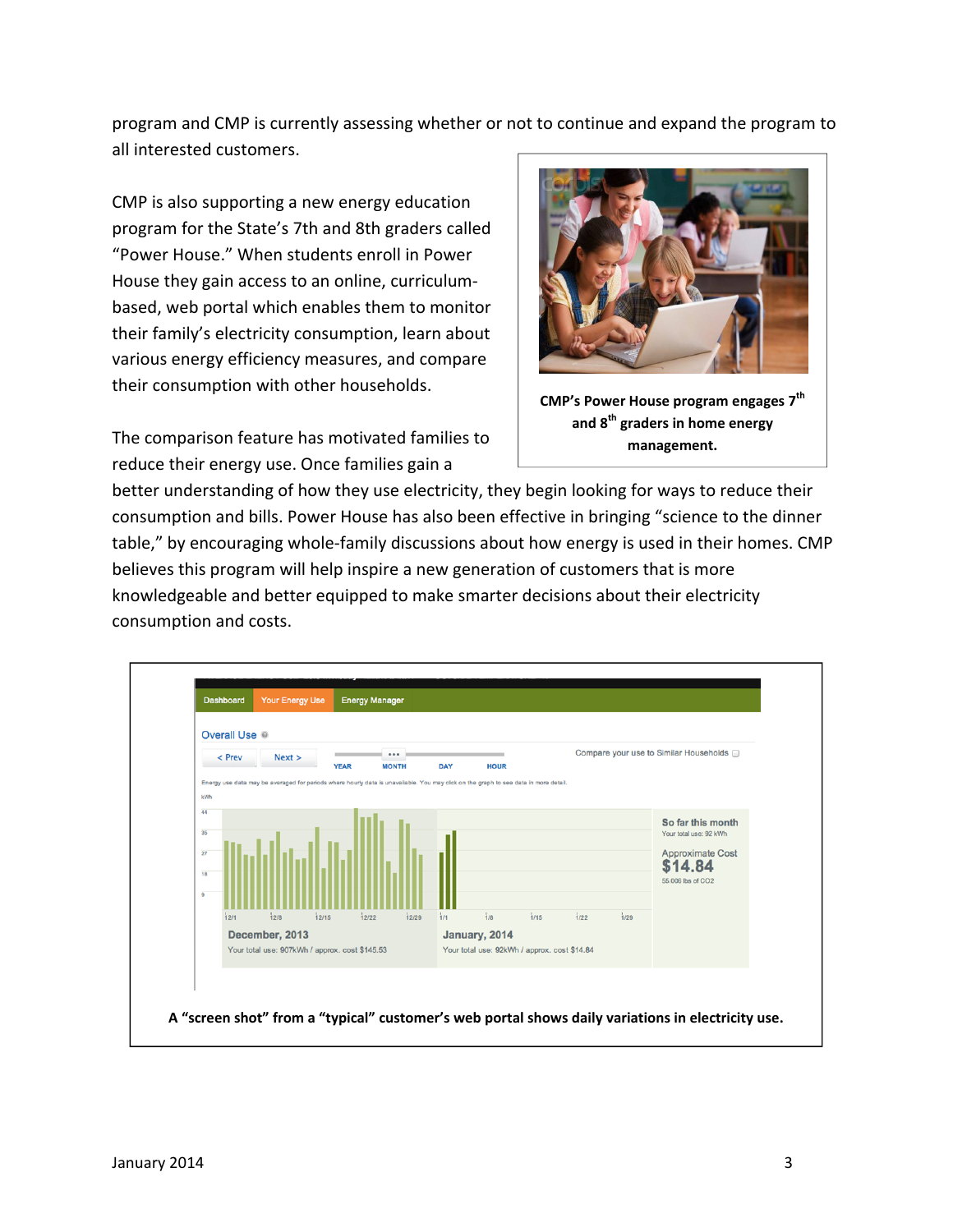## **4. Operational Improvements Save Money**

The most significant cost savings from replacing electro-mechanical meters with smart meters result from the new ability to read meters automatically and accomplish remote service connections and disconnections. For example, in 2013 CMP saved about \$6.7 million from these new capabilities, which was about 90% of the cost savings they projected they would achieve in their business case analysis. These savings were accomplished without laying‐off any employees.

In 2013 these new capabilities also enabled CMP to avoid 121,000 truck rolls, which was a 97% decrease compared to 2012. Figure 1 shows the before and after effects of smart meters on truck rolls. Over a five month period in 2012, CMP rolled trucks for service calls more than 69,000 times. One year later, the number of truck rolls was reduced to about 2,300 for a comparable period of time. These improvements reduced costs and vehicle emissions due to about 1.4 million fewer annual vehicle miles traveled. CMP's mostly rural service territory covers 11,000 square miles (larger than the states of Massachusetts and Rhode Island combined).



**Figure 1. Effects of smart meters on truck rolls for CMP.**

CMP's smart meter program also decreased the number of estimated bills. For example, in 2010, before smart metering, CMP had to estimate more than 309,000 bills due to inclement weather and other normal anomalies associated with manual meter reads. In 2013, after smart metering, CMP had to estimate about 29,000 bills, a reduction of more than 90%. In Maine, the Public Utilities Commission can penalize CMP if the number of annual estimated bills exceeds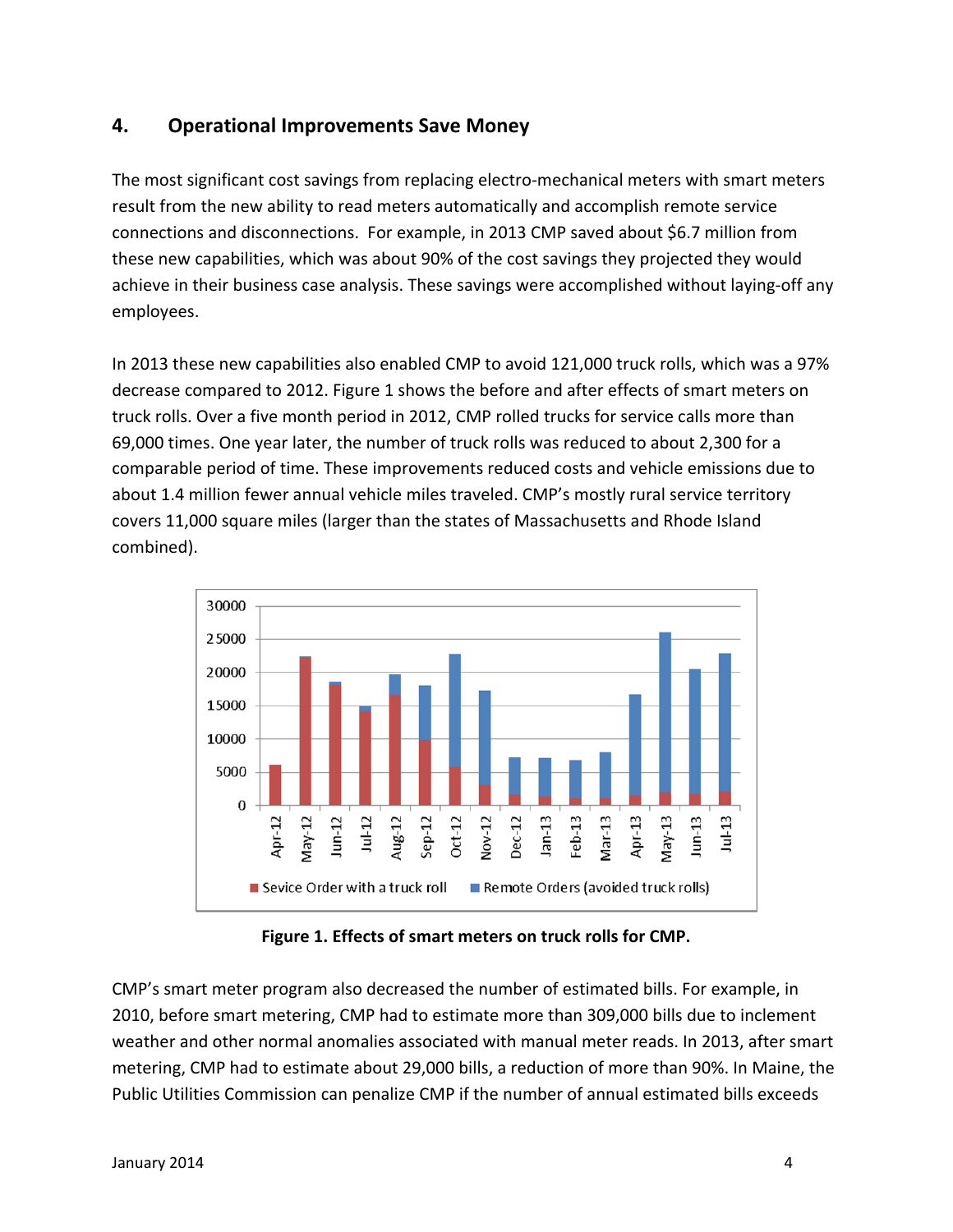6% of customers. In 2013, with smart meters in place, the percent of estimated bills was about 0.4%.

CMP has also decreased the number of calls from customers with high bill concerns. In 2013, these fell nearly 50% (from about 50,000 before smart meters to about 24,000 after.) This improvement reduces costs, decreases inconvenience, and boosts customer satisfaction. Overall, operational improvements from smart meters have enabled CMP to provide higher levels of customer service. Table 2 gives examples about how smart meters have improved CMP's responses to customer service requests.

| Table 2. Examples of Customer and Operational Improvements from Smart Meters              |                                                                                                               |                                                             |  |  |  |
|-------------------------------------------------------------------------------------------|---------------------------------------------------------------------------------------------------------------|-------------------------------------------------------------|--|--|--|
| <b>Typical Customer</b><br><b>Requests</b>                                                | <b>CMP Response Before Smart Meters</b>                                                                       | <b>CMP Response After</b><br><b>Smart Meters</b>            |  |  |  |
| "I'm moving out today.<br>Can you please take a final<br>reading?"                        | No.<br>We can close out your account with a final<br>read next business day.                                  | Yes.<br>With no rolled trucks or<br>use of field employees. |  |  |  |
| "I'm moving out at 2pm<br>next Tuesday. Can you<br>take a final reading at that<br>time?" | No.<br>We can close out your account on a future<br>date but cannot guarantee any particular<br>date or time. | Yes.<br>With no rolled trucks or<br>use of field employees. |  |  |  |
| "I paid my bill on at 11pm<br>online. Can I get<br>reconnected today?"                    | No.<br>We can reconnect the customer the next<br>business day.                                                | Yes.<br>With no rolled trucks or<br>use of field employees. |  |  |  |

## **5. Project Implementation Strengthened by Lessons‐Learned**

CMP, along with other SGIG project recipients, have acknowledged that investments in smart grid technologies and systems can be highly complex undertakings that require linking back office systems to hundreds of thousands of end points. CMP has learned that successful implementation involves addressing uncertainties and unanticipated issues, and managing relationships among multiple stakeholder groups including its own staff and customers, vendors, and regulators. To manage these implementation challenges, CMP focused on three core strategies: (1) customer engagement and outreach, (2) vendor partnerships, and (3) systems integration.

#### **5.1 Customer Engagement and Outreach**

Prior to installing smart meters, CMP implemented a replicable and measurable customer engagement and outreach process in each community or town. The process involved targeted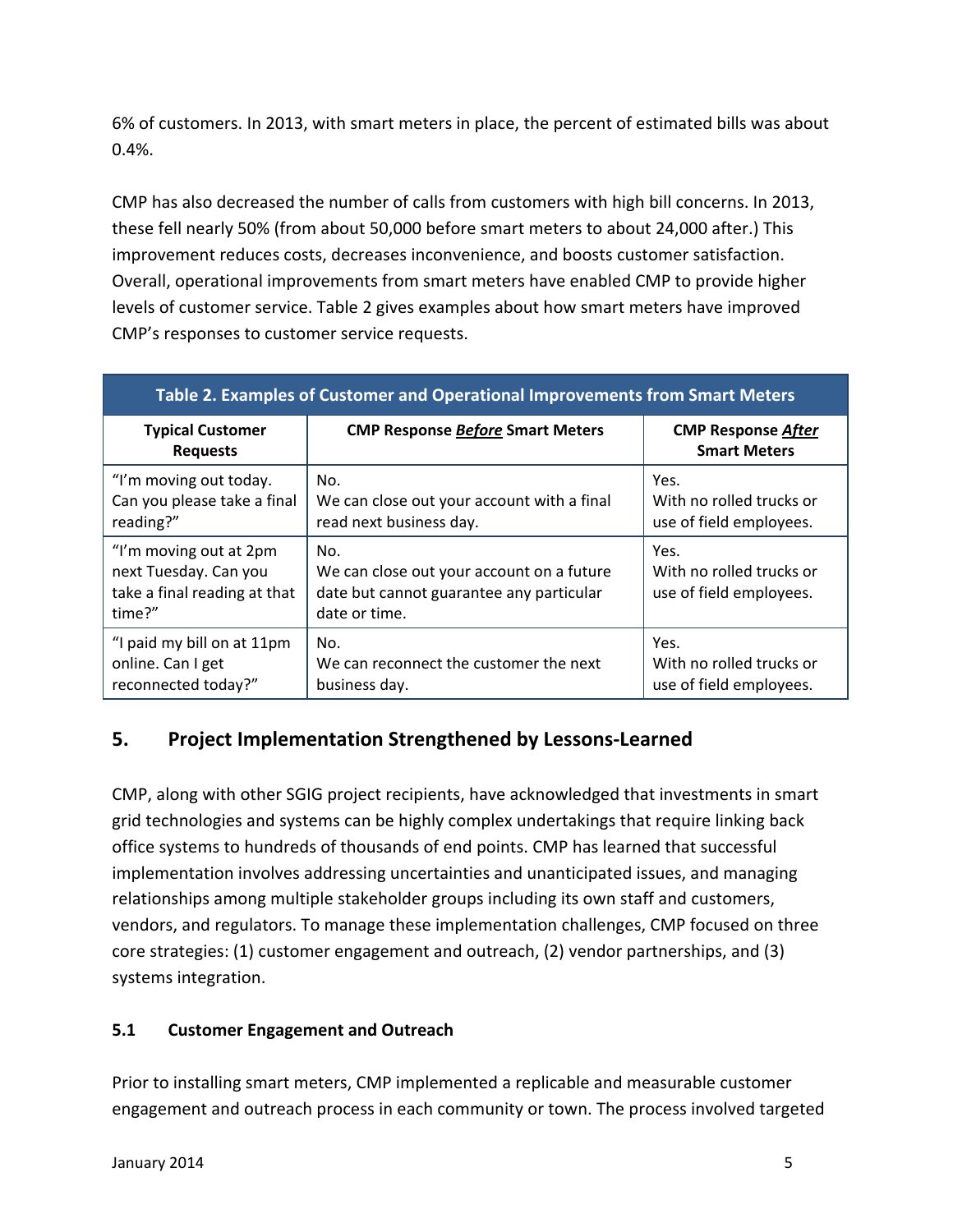efforts to understand and address specific customer concerns about data privacy, home security, and perceived health effects. Prior to installation, CMP contacted 320 municipalities by mail or phone and completed 140 briefings with town councils and the public.

CMP's customer engagement strategy also included proactive communications with customers before smart meters were deployed and "rapid response" communications when customers raised questions and concerns during and after the deployment process. As a result, only one town imposed a moratorium on smart meter installations that was subsequently lifted. In fact, about 97% of the customers in this town eventually decided to participate in CMP's smart meter program. Results from a CMP customer satisfaction tracking study provided supporting evidence on the effectiveness of these efforts. For example, the number of customers who said they were aware of the smart meter installations went from 34% to 91% over a year and a half period between 2010 and 2012.

To expand customer choices more broadly, CMP is also including an "opt-out" provision in its smart meter program. CMP was among the first in the nation to do so. The program allows customers with smart meter objections to forgo installations by (1) retaining their existing electro-mechanical meter for \$40 up-front and a monthly charge of \$12, or (2) electing a nontransmitting smart meter for \$20 up‐front and a monthly charge of \$10.50. CMP's opt‐out rate for customers is currently 1.4%, and the percentage is declining every month.

#### **5.2 Vendor Partnerships**

To help ensure effectiveness and efficiency with procurements, CMP built partnerships with its vendors that included upfront performance metrics and financial incentives to help align vendor performance with CMP's business case objectives. Regular and frequent "check‐in" meetings were held to identify and address problems in a timely and cost-effective manner. CMP also believes that having executive involvement on both sides – utilities and vendors –was another important success factor. CMP encourages its vendors to develop user groups for sharing deployment experiences. CMP participated in a user group operated by its smart meter vendor and applied lessons they learned from other utility experiences in structuring its own organizational and operational procedures.

#### **5.3. Systems Integration**

CMP sought to minimize systems integration issues during implementation by installing IT and communications infrastructures prior to meter installation. CMP began using smart meter readings for billing within six months of meter deployment, and they began using the data for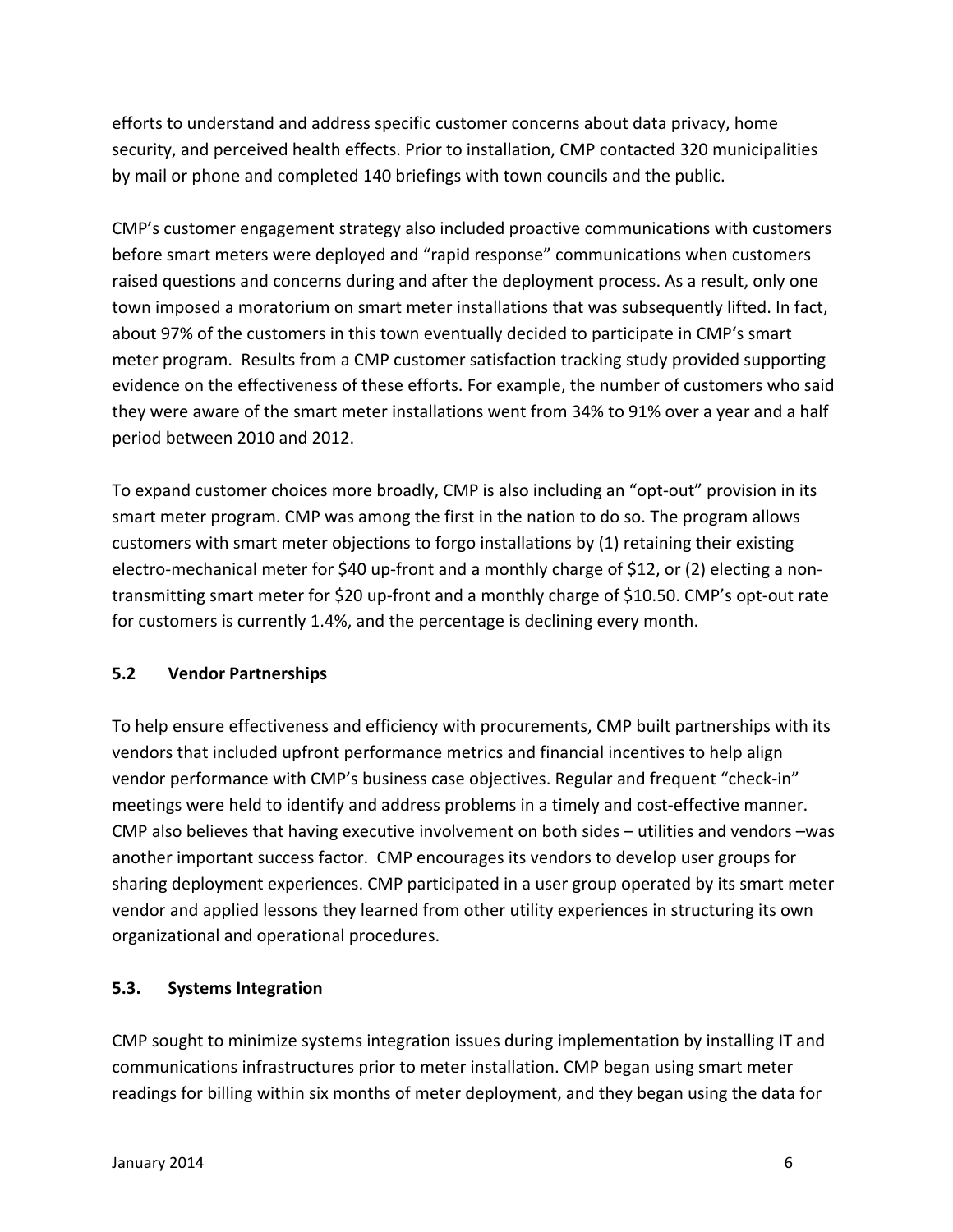service order requests a few months after that. Additionally, CMP prepared for data management issues by creating repositories with multiple means of access for commonly used data to enable more effective data mining. CMP also conducted comprehensive testing of equipment and systems and planned for faster release cycles of software so that it could more easily make changes and upgrades.

## **6. Future Plans Include Follow‐on Smart Grid Investments**

The IT and communications infrastructure built by CMP (with assistance from SGIG funds) provides a platform for future smart grid projects. Distribution automation to improve reliability and resiliency is among CMP's smart grid priorities. For example, CMP plans to fully automate all of its distribution substations and 3‐phase reclosers (serving 67% of customers) by 2019.

CMP's communications platform<sup>1</sup> is a wireless mesh, multi-tiered, network that provides meter-level and wide-area services across its entire service territory. The design and construction of the network was complicated by Maine's hilly terrain and its many heavily‐forested areas. The deployed network makes CMP a major wireless provider in Maine. The network supports smart meter data acquisition and processing and has the capacity to support future grid‐ and customer‐level applications.

For example, CMP plans to fully integrate its new Energy Control Center (ECC) across the company's transmission and distribution systems to compile, assess, and optimize all automated network devices and smart meter data. This means CMP plans to link its



Distribution Management System with its Outage Management System and its Geographic Information System. CMP expects these new ECC capabilities to provide better overall system monitoring and more efficient troubleshooting and dispatch.

 $1$  The graphic in the sidebar describes the overall architecture of CMP's new system. In the graphic the "headend" system at corporate headquarters communicates with WANs (wide-area networks), NANs (near-me area networks), and HANs (home area networks).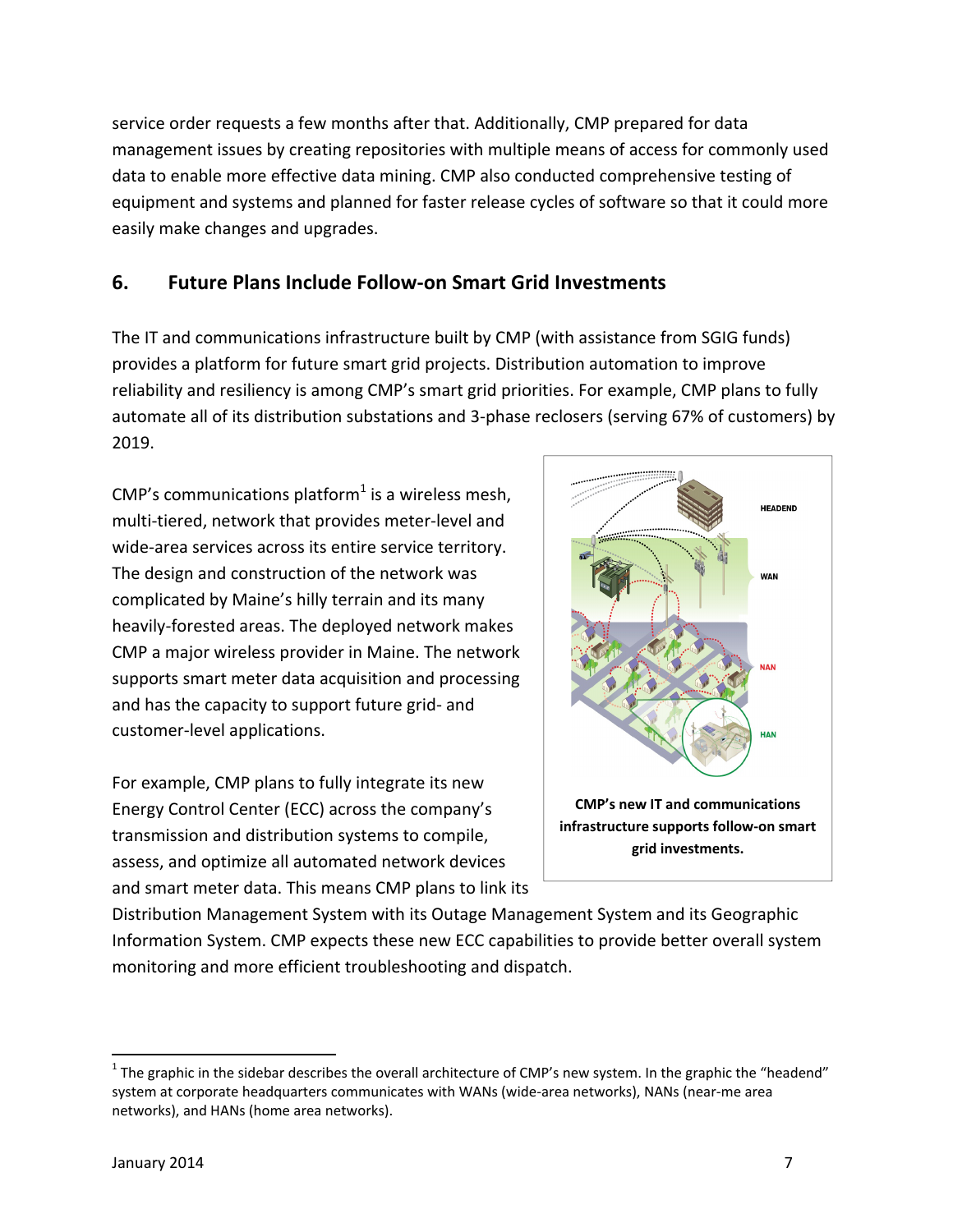These efforts complement CMP's on‐going distribution automation activities which have the 2018 goal of improving reliability and reducing outage‐hours by more than 210,000 over a five‐ year period, resulting in a 0.4 percentage point reduction in the Customer Average Interruption Duration Index (CAIDI). CMP estimates about \$20.7 million in five‐year savings for customers from reduced outage‐hours. Overall, CMP expects to save about \$97 in operations costs per reduced outage‐hour, which exceeds the automation investment of about \$47 per reduced outage‐hour.

CMP also plans to evaluate using smart meters to monitor voltage levels. Distribution engineers can use customer‐level voltage data for troubleshooting problems, maintaining distribution equipment, and anticipating distribution network issues, such as power transformer malfunctions.

CMP's customer web portal software (Energy Manager), which is used in the Power House program, is now available to support the Green Button Initiative. The Green Button Initiative is an industry‐led effort based on a common technical standard developed in collaboration with the Smart Grid Interoperability Panel. In the last year, the number of customers served by utilities participating in the Green Button Initiative doubled from about 12 million to more than 25 million, and these numbers are growing.

Using smart meter data, CMP is also planning to offer time‐based rates and other new pricing and service options. And, once the new billing system is operational, CMP plans to offer customers the ability to choose their own billing dates. This feature can help customers manage their household budgets better by reducing the monthly bill variations that occurred under the manual meter reading cycles that were used before smart meters were deployed.

## **7. Where to Find More Information**

To learn more about national efforts to modernize the electric grid, visit the Office of Electricity Delivery and Energy Reliability's website and www.smartgrid.gov. DOE has published several reports that contain findings on topics similar to those addressed in CMP's SGIG project and this case study. Web links to these reports are listed in Table 3 on the following page.